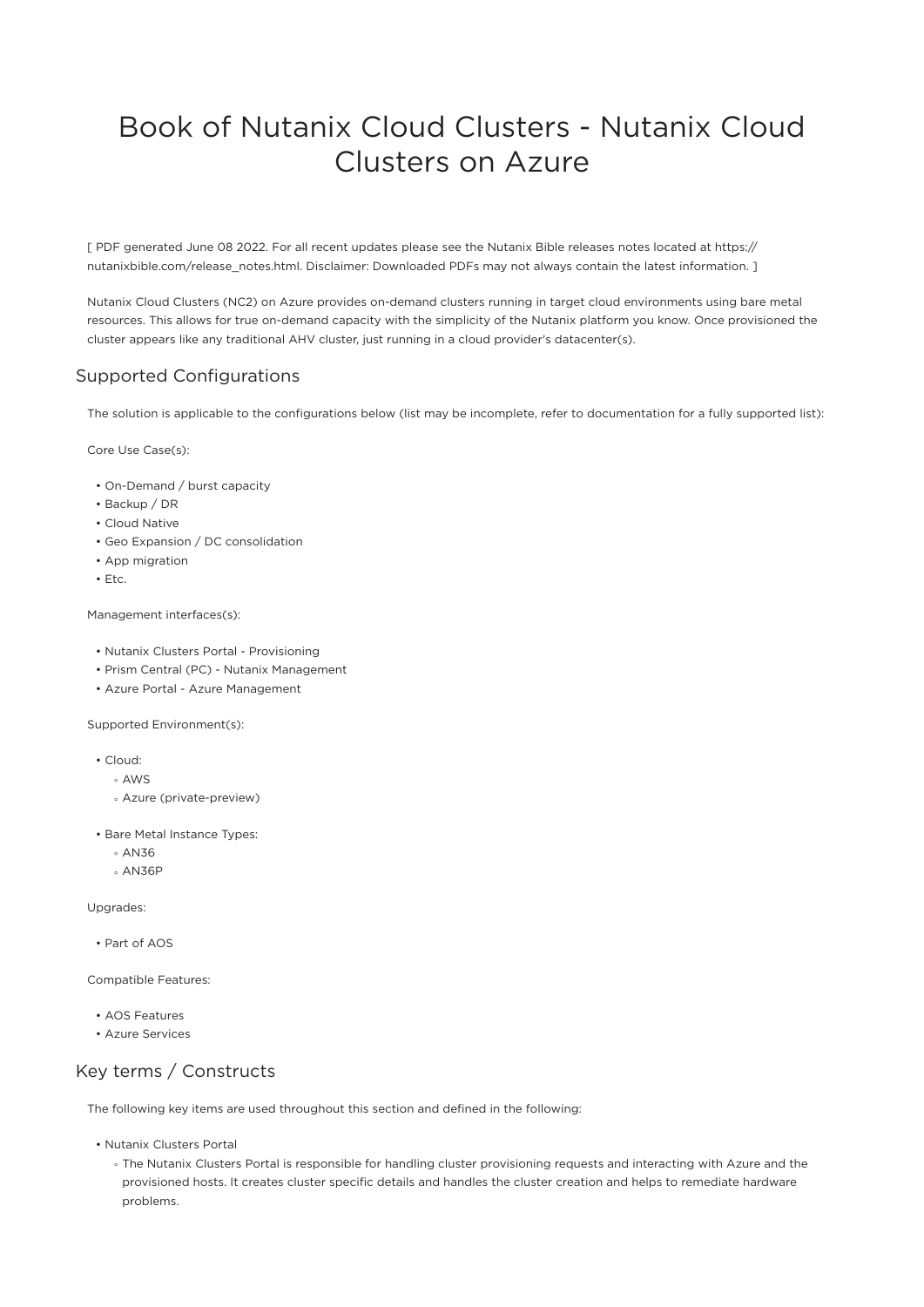- Region
	- A geographic landmass or area where multiple Availability Zones (sites) are located. A region can have two or more AZs. These can include regions like East US (Virginia) or West US 2 (Washington).
- Availability Zone (AZ)
	- An AZ consists of one or more discrete datacenters interconnected by low latency links. Each site has its own redundant power, cooling, network, etc. Comparing these to a traditional colo or datacenter, these would be considered more resilient as a AZ can consist of multiple independent datacenters.
- VNet
	- A logically isolated segment of the Azure cloud for tenants. Provides a mechanism to secure and isolate environment from others. Can be exposed to the internet or other private network segments (other VNets, or VPNs).

## Cluster Architecture

From a high-level the Nutanix Clusters (NC2) Portal is the main interface for provisioning Nutanix Clusters on Azure and interacting with Azure.

The provisioning process can be summarized with the following high-level steps:

- 1. Create cluster in NC2 Portal
- 2. Deployment specific inputs (e.g. Region, AZ, Instance type, VNets/Subnets, etc.)
- 3. The NC2 Portal creates associated resources
- 4. Host agent running on AHV checks-in with Nutanix Clusters on Azure
- 5. Once all hosts as up, cluster is created

The following shows a high-level overview of the NC2 on Azure interaction:



NC2 on Azure - Overview

The following shows a high-level overview of a the inputs taken by the NC2 Portal and some created resources: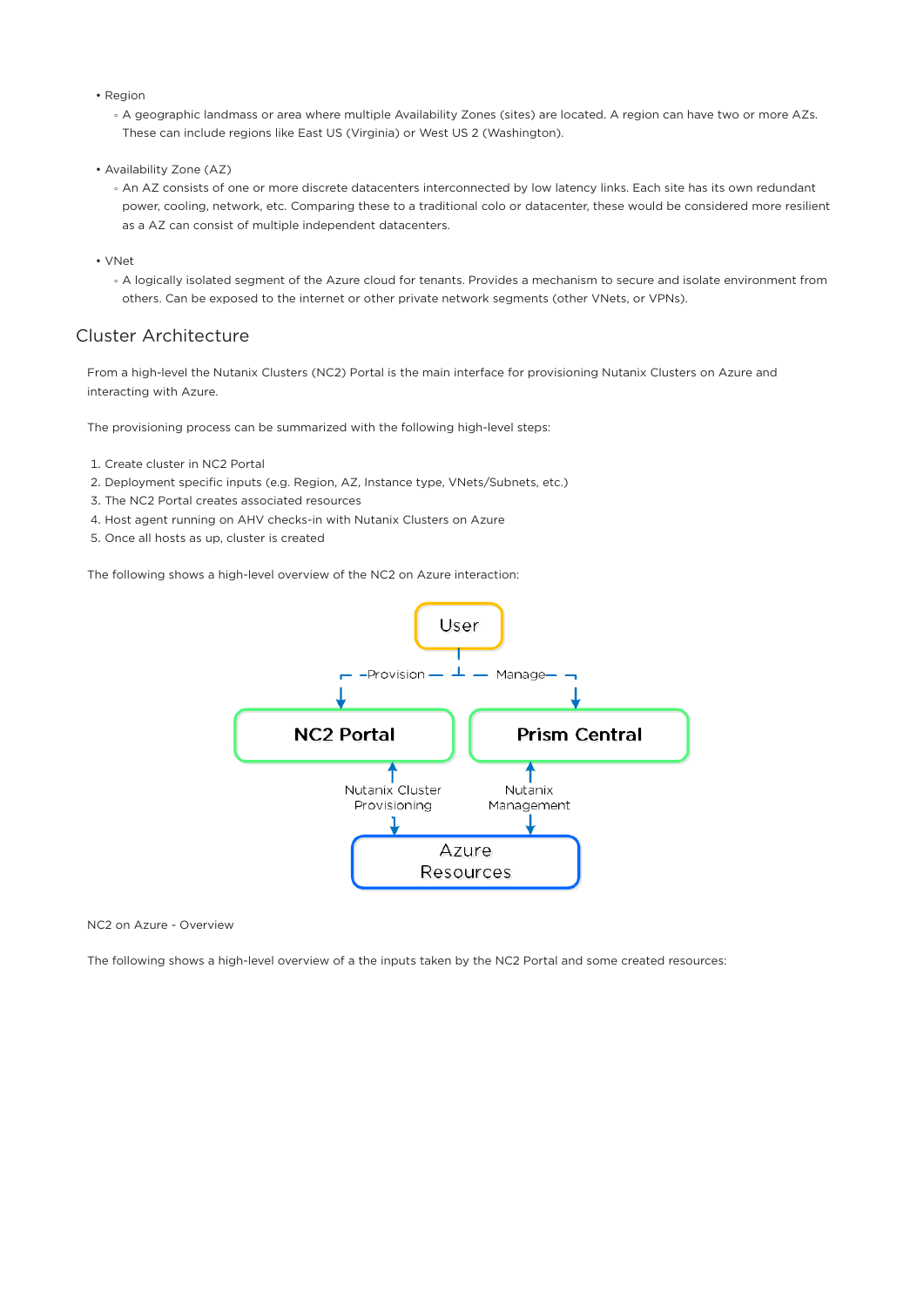

Nutanix Clusters on Azure - Cluster Orchestrator Inputs

## Node Architecture

Given the hosts are bare metal, we have full control over storage and network resources similar to a typical on-premise deployment. We are consuming Ready Nodes as our building blocks. Unlike AWS, Azure-based nodes are not consuming any additional services for the CVM or AHV.

#### Placement policy

Nutanix Clusters on AWS uses a partition placement policy with 7 partitions by default. Hosts are striped across these partitions which correspond with racks in Nutanix. This ensures you can have 1-2 full "rack" failures and still maintain availability.

The following shows a high-level overview of the partition placement strategy and host striping:



NC2 on Azure - Partition Placement

### Storage

Core storage is the exact same as you'd expect on any Nutanix cluster, passing the "local" storage devices to the CVM to be leveraged by Stargate.

#### Instance Storage

Given that the "local" storage is backed by the local flash, it is fully resilient in the event of a power outage.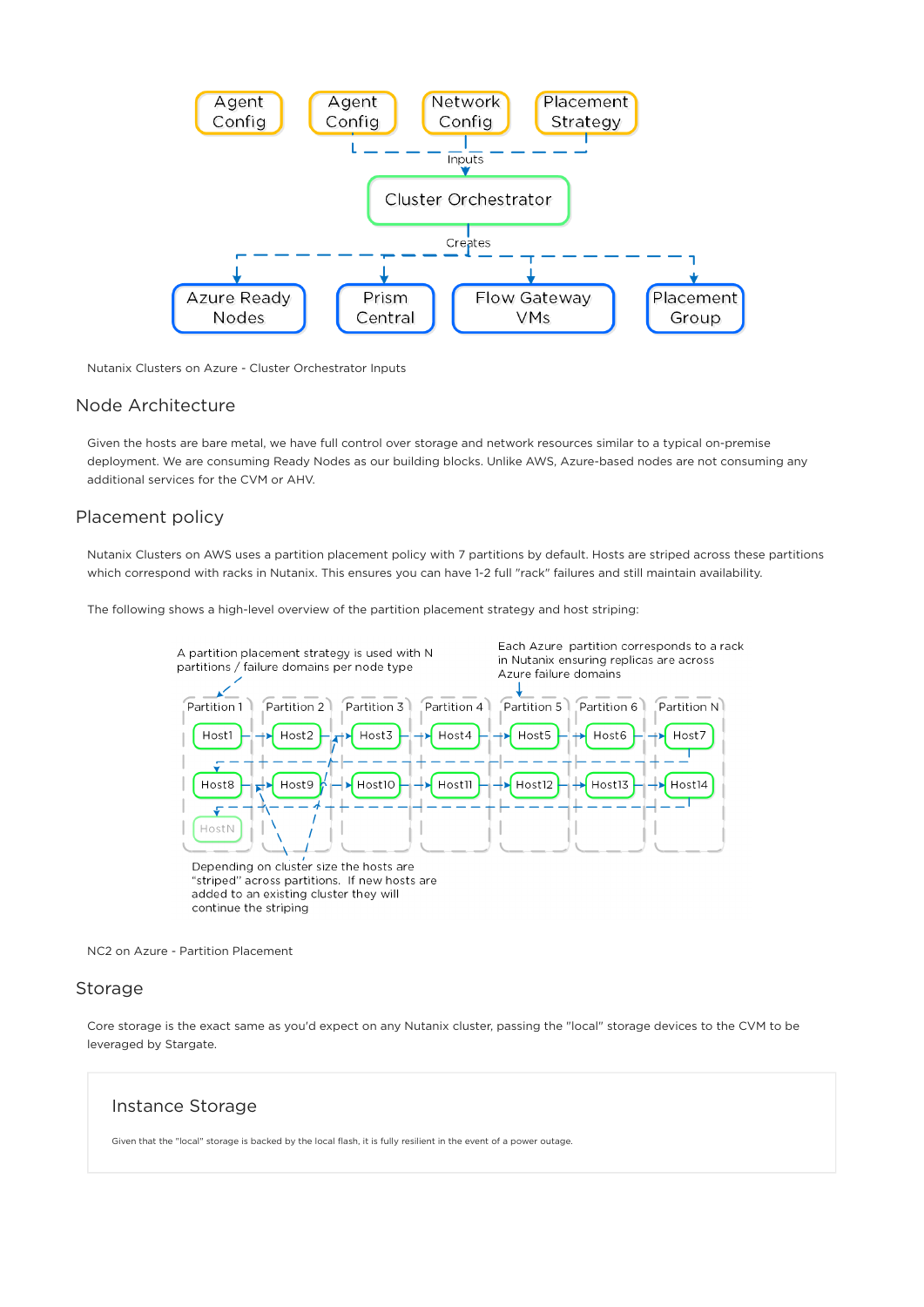## Networking

NC2 utilizes Flow Virtual Networking in Azure to create an overlay network to ease administration for Nutanix administrators and reduce networking constraints across Cloud vendors. Flow Virtual Networking is used to abstract the Azure native network by creating overlay virtual networks. On the one hand this abstracts the underlying network in Azure, while at the same time, it allows the network substrate (and its associated features and functionalities) to be consistent with the customer's on-premise Nutanix deployments. You will be able to create new virtual networks (called Virtual Private Clouds or VPCs) within Nutanix, subnets in any address range, including those from the RFC1918 (private) address space and define DHCP, NAT, routing, and security policy right from the familiar Prism Central interface.

Flow Virtual Networking can mask or reduce Cloud constraints by providing an abstraction layer. As an example, Azure only allows for one delegated subnet per VNet. Subnet delegation enables you to designate a specific subnet for an Azure PaaS service of your choice that needs to be injected into your virtual network. NC2 needs a management subnet delegated to the Microsoft.BareMetal/AzureHostedService. Once your subnet is delegated to the BareMetal service the Clusters Portal will be able to use that subnet to deploy your Nutanix Cluster. The AzureHostedService is what the Clusters portal uses to deploy and configure networking on the bare-metal nodes.

Every subnet used for user native VM networking also needs to be delegated to the same service. Since a VNet can only have one delegated subnet, networking configuration would get out of hand with needing to peer VNets among each other to allow communication. With Flow Virtual Networking we can drastically reduce the amount of VNets needed to allow communication of the workloads running on Clusters and Azure. Flow Virtual Networking will allow you to create over 500 subnets while only consuming 1 Azure VNet.



It is recommended to create a new VPC with associated subnets, NAT/Internet Gateways, etc. that fits into your corporate IP scheme. This is important if you ever plan to extend networks between VPCs (VPC peering), or to your existing WAN. I treat this as I would any site on the WAN.

Prism Central (PC) will be deployed onto the Nutanix Cluster after deployment. Prism Central contains the control plane for Flow Virtual Networking. The subnet for PC will be delegated to the Microsoft.BareMetal/AzureHostedService so native Azure networking can be used to distribute IPs for PC. Once PC is deployed, the Flow Gateway will be deployed into the same subnet PC is using. The Flow Gateway allows the User VMs using the Flow VPC(s) to communicate to native Azure services and allows the VMs to have parity with native Azure VMs, such as:

\* User defined routes - You can create custom, or user-defined (static), routes in Azure to override Azure's default system routes, or to add additional routes to a subnet's route table. In Azure, you create a route table, then associate the route table to zero or more virtual network subnets. \* Load Balancer Deployment - The ability to front-end services offered by UVMs with Azure-native load balancer. \* Network Security Groups - The ability to write stateful firewall policies.

The Flow Gateway VM is responsible for all VM traffic going north and south bound from the cluster. During deployment you can pick different sizes for the Flow Gateway VM based on how much bandwidth you need. It's important to realize that CVM replication between other CVMs and on-prem do not flow through the Flow Gateway VM so you don't have to size for that traffic.

Network Address Translation (NAT): UVMs that want to communicate with AHV/CVM/PC and Azure resources will flow though the external Network card on the Flow Gateway VM. The NAT provided uses native Azure address to ensure routing to all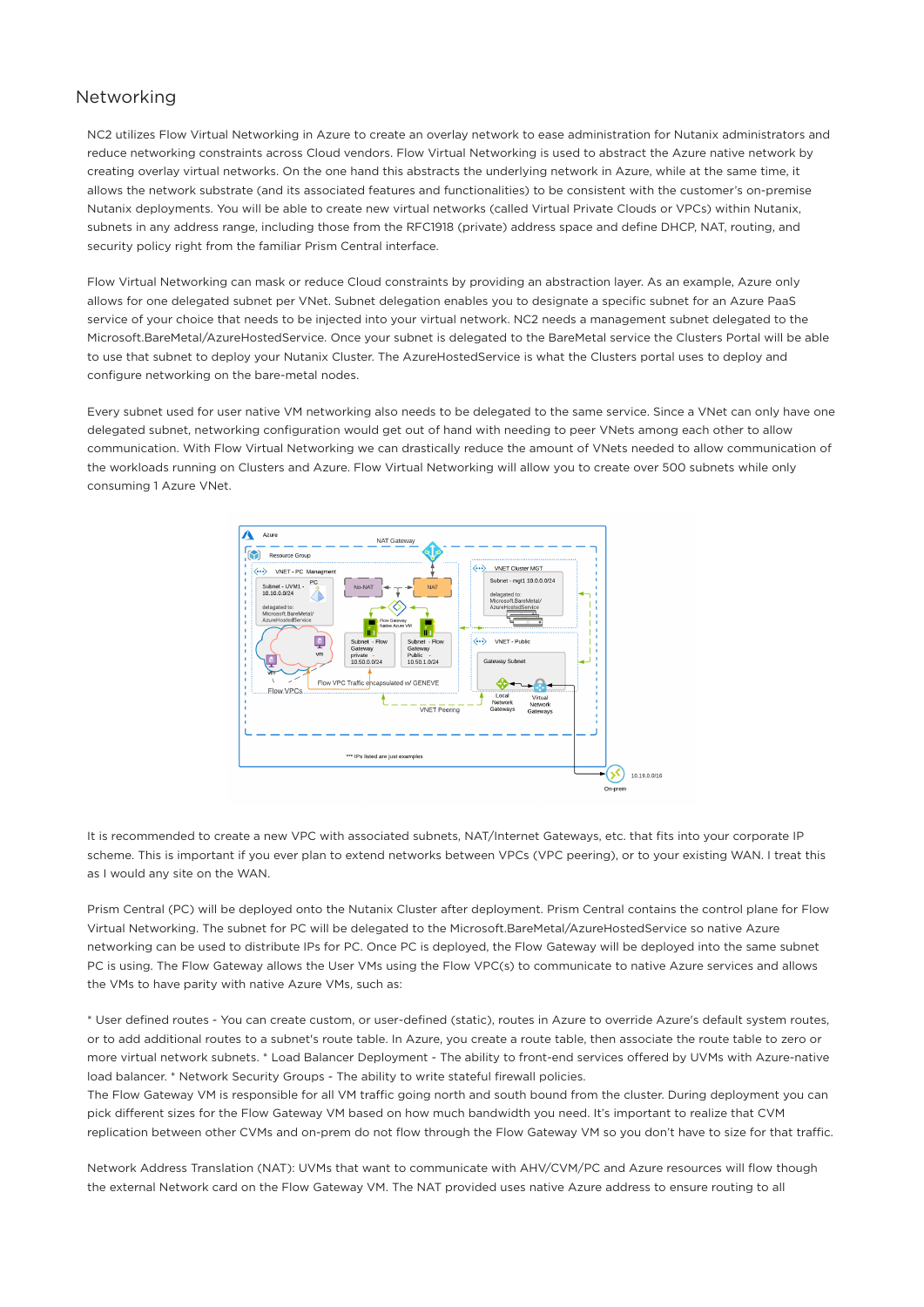resources. User defined routes in Azure can be used to talk directly to Azure resources if using a NAT is not preferred. This allows for fresh installs to communicate with Azure right away but also gives customers options for more advanced configurations.

## Host Networking

The hosts running on baremetal in Azure are traditional AHV hosts, and thus leverage the same OVS based network stack.

The following shows a high-level overview of a Azure AHV host's OVS stack:



NC2 on Azure - Host Networking

Nutanix's Open vSwitch implementation is very similar to the on-premises implementation. The above diagrams shows an internal architecture of the AHV that is deployed onto the bare-metal. Br0 bridge will split traffic between br0.cluster (AHV/CVM IPs) and br0.uvms(User VMs IPs).

For AHV/CVM traffic via br0.cluster, it will be a simple pass-through to br0.azure bridge, with no modification to data packets. The top of rack switching is providing the security for br0.cluster traffic. For UVM IPs traffic will flow via br0.uvms, OVS rules would be installed for vlan-id translation and pass-through traffic to br0.azure.

br0.azure will have OVS bond br0.azure-up which will form a bonded interface with bare-metal attached physical nics. Thus, br0.azure hides the bonded interface from br0.uvms and br0.cluster.

## Creating a Subnet

Subnets you create will have its own built in IPAM and you will have the option to stretch your network from on-prem into Azure. If outside applications need to talk directly your UVM inside the subnet you also have the option to assign floating IPs from a pool of IPs from Azure that will come from the external network of the Flow Gateway.

|                         |                    | Create Subnet      | $P$ $\times$   |
|-------------------------|--------------------|--------------------|----------------|
| Namo                    |                    |                    |                |
| server-web              |                    |                    |                |
| Type                    |                    | VPC                |                |
| Overlay                 | ÷                  | NewOnprem          | ¢              |
| IP Address Management   |                    |                    |                |
| Network IP Prefix       |                    | Gateway IP Address |                |
| 10.19.160.0/24          |                    | 10.19.160.5        |                |
| DHCP Settings           |                    |                    |                |
| <b>IP Address Pools</b> |                    |                    |                |
| + Create Pool           |                    |                    |                |
| <b>Start Address</b>    | <b>End Address</b> |                    | Actions        |
| 10.19.160.100           | 1019160.240        |                    | Fdit<br>Remove |
|                         |                    |                    |                |
|                         |                    |                    |                |
|                         |                    |                    |                |
|                         |                    |                    |                |
|                         |                    |                    |                |